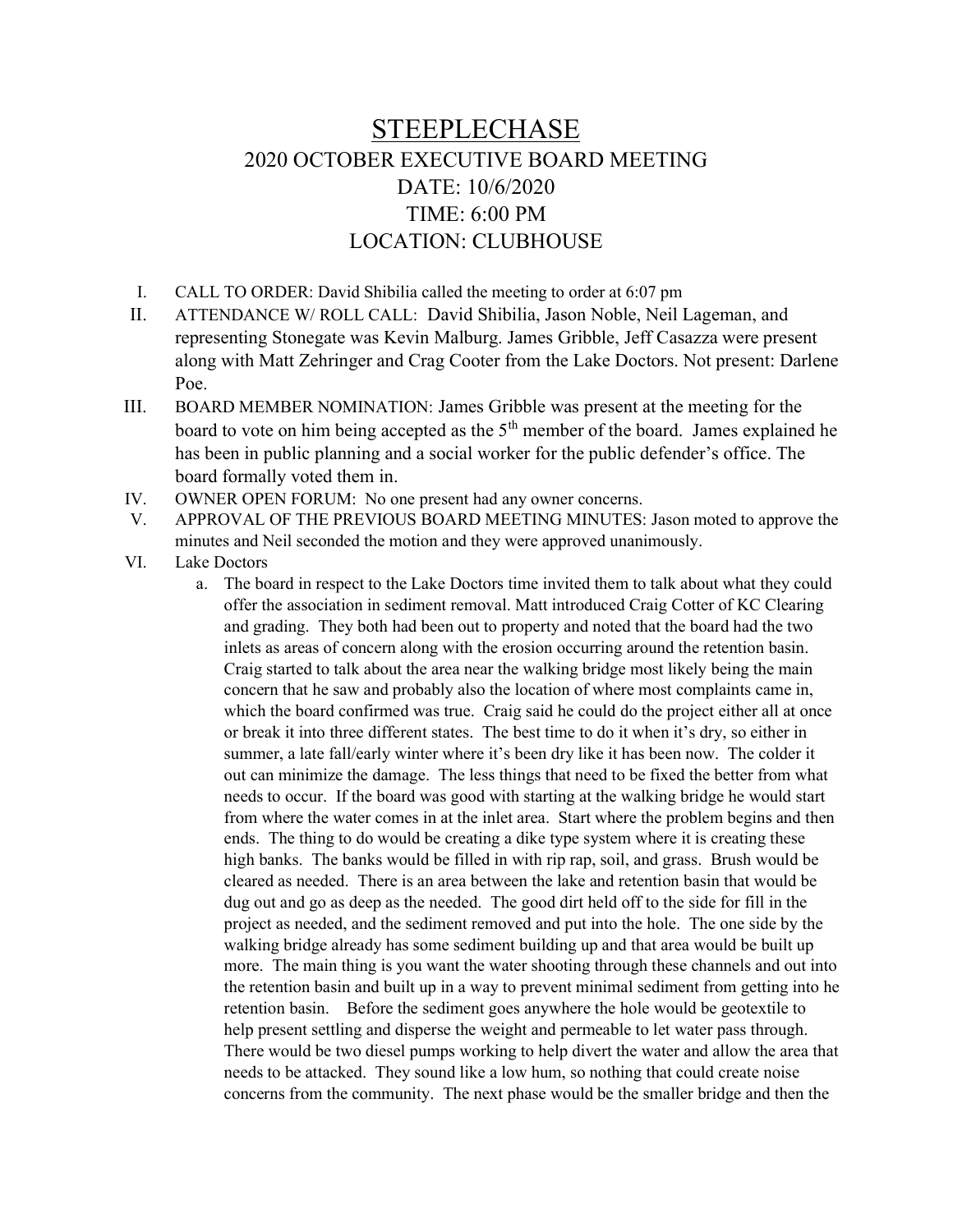last item would be the shoreline erosion. The shoreline can really be tackled at any point, but it would recommend saving that for last and the board agreed that it needs addressed, but the other areas are going to be higher priority. The total project time would be around 6 weeks to complete. If the board wants to do something this year it would need to be a relatively quick turnaround time so they can get it addressed in a timely fashion. Craig talked about how he has been working for golf course construction and spent 9 months over in New Amsterdam building a golf course. He has a portfolio of projects that he believes the board will find favorable. He said he would break out the project along with an overall project price and scope and get that back over to the board within in a week.

## VII. MANAGEMENT REPORT

- a. Last Month's Financials will be e-mailed out to the board by October 10, 2020
	- i. ii. Current Account Balances
		- 1. Operating Account \$25,596.34
			- a. Prepaid \$23,615.74
		- 2. Reserve Account-\$44,038.01
		- 3. 4 CDs at Victory Bank David noted he would be getting with Steve to coordinate taking him off of the accounts and adding Jason to the accounts.
			- a. Victory 6 Month \$12,535.44 2/27/2021
			- b. Victory 9 Month \$25,410.53 2/27/2021
			- c. Victory 8 Month \$25,204.28 11/27/2020
			- d. Victory 12 Month \$25,473.61 8/27/2021
	- ii. Delinquent Accounts
		- a. Total Resident Outstanding: \$5,725.00
		- b. The board voted to move forward with a foreclosure and a lien on two homeowners that had not paid their assessments. One was a year in arrears and the other had not made a payment since 2018.
- b. Management Tour
	- i. Kevin noted that he had removed all the stored pool items in the clubhouse outside and removed the left-over items from the season and past seasons.
	- ii. Kevin ordered keys to the paper dispensers as they have gone missing.
	- iii. Kevin noted there were a number of violations that were closed this time he was out and took violations down from 40+ to under 30.

## VIII. OLD BUSINESS:

- a. Pool Repairs
	- i. Kevin noted from the previous board Olympic was selected as the vendor to fix the pool. Kevin noted he would continue to try and collect quotes, but most fixes would occur next season at this time. Kevin had reached out to a few different vendors and read some reviews where people had noted they had waited a couple of months from some vendors and were told they couldn't help them due to the demand in the end.
- b. Sediment Quotes
	- i. Lake Doctors
		- 1. The board thinks that Mr. Cotter might be able to provide a promising quote where the work can be spaced out and create a look that is appealing for the community while addressing the issues with sediment.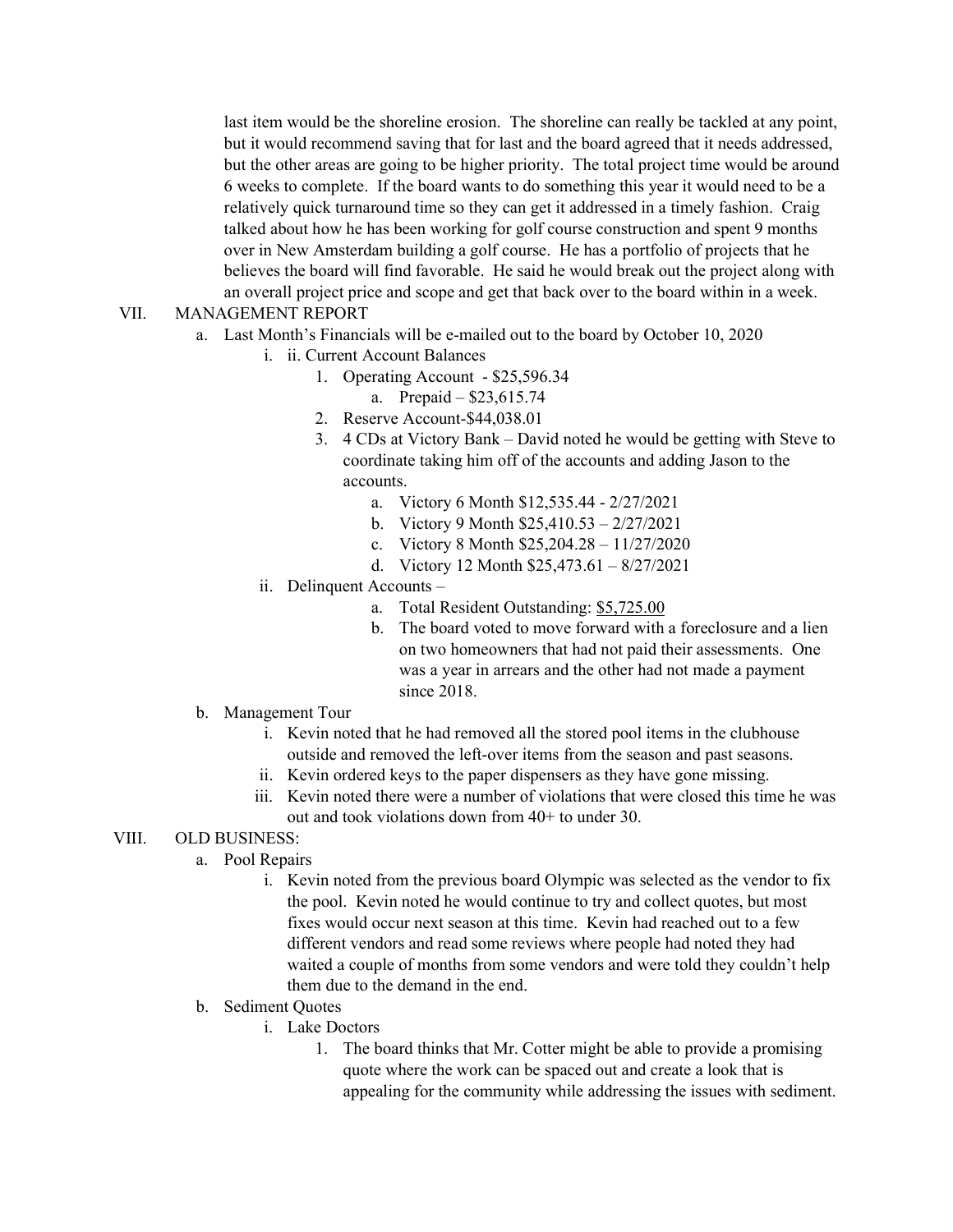- ii. Civil Engineers
	- 1. Kevin has reached out to Greg Larson (Lison?) at Bayer & Becker to request drawings of the retention basin. Kevin continues to get directed to a voicemail and is not receive a call back. Kevin will continue to reach out is it sounds like this group is the ones.
- c. Enclosures
	- i. Kevin noted that the communication needed to go out regarding the enclosures to the community. The board requested pictures to go with the requirements and Kevin needed to obtain those and put it together.
- d. Annual Meeting
	- i. Appointing final board members
- e. Grass around retention basin Tabled to next meeting
- f. Santa Claus/Winter Clubhouse Event
	- i. Kevin received communication on a long time Santa in the area that he would not be able to be Santa this year for the clubhouse.
- g. Empty Lots and mowing
	- i. Mowing of the empty lots since the communication at last month's meetings is on track with getting cut when it has been scheduled.
- h. Trash Cans Corner Lot Tabled to next meeting
- i. 2021 Budget
	- i. Kevin presented the budget to the board. He noted that the HOA fee as budgeted at this time was still \$600 for the year. The reserve funding is in line with the reserve study. There were a few items that Kevin pointed out:
		- 1. Budgeting for the clubhouse and cleaning Kevin has keep them as if they will be done the entire year to be safe in budgeting at this time.
		- 2. Kevin noted that the financial review was done this year so if the board wanted to change and do only a tax return they could. The board elected to do the financial review at \$1,200.
		- 3. The board wanted to wait until the next meeting to review and then vote on the budget.
- j. 8' Benches Tabled to next weeks meeting
- IX. NEW BUSINESS:
	- a. Herb as the front entry representative
		- i. Herb was nominated to remain the front entry representative and requested that Kevin reach out to him and ask that he stay on.
	- b. Does the HOA want the stored Christmas lights for the front entry back?
		- i. The front entry group has been storing some lights at the apartments and since the monuments have been removed asked if the board wanted the lights to hold to them for now. The board agreed that they did want them to store and asked Kevin to coordinate getting them back. Kevin stated that he would.
	- c. Front entry related decisions on homes
		- i. The front entry decided to change up the formula to make the landscaping to be determined by how many front doors there are and not by how many there are anticipated to be. The board agreed that it would be fine to change to that formula. It would mean Steeplechase would go from 37% responsible to a little over 40% responsible. However, with less at the front entry costs should also be going down.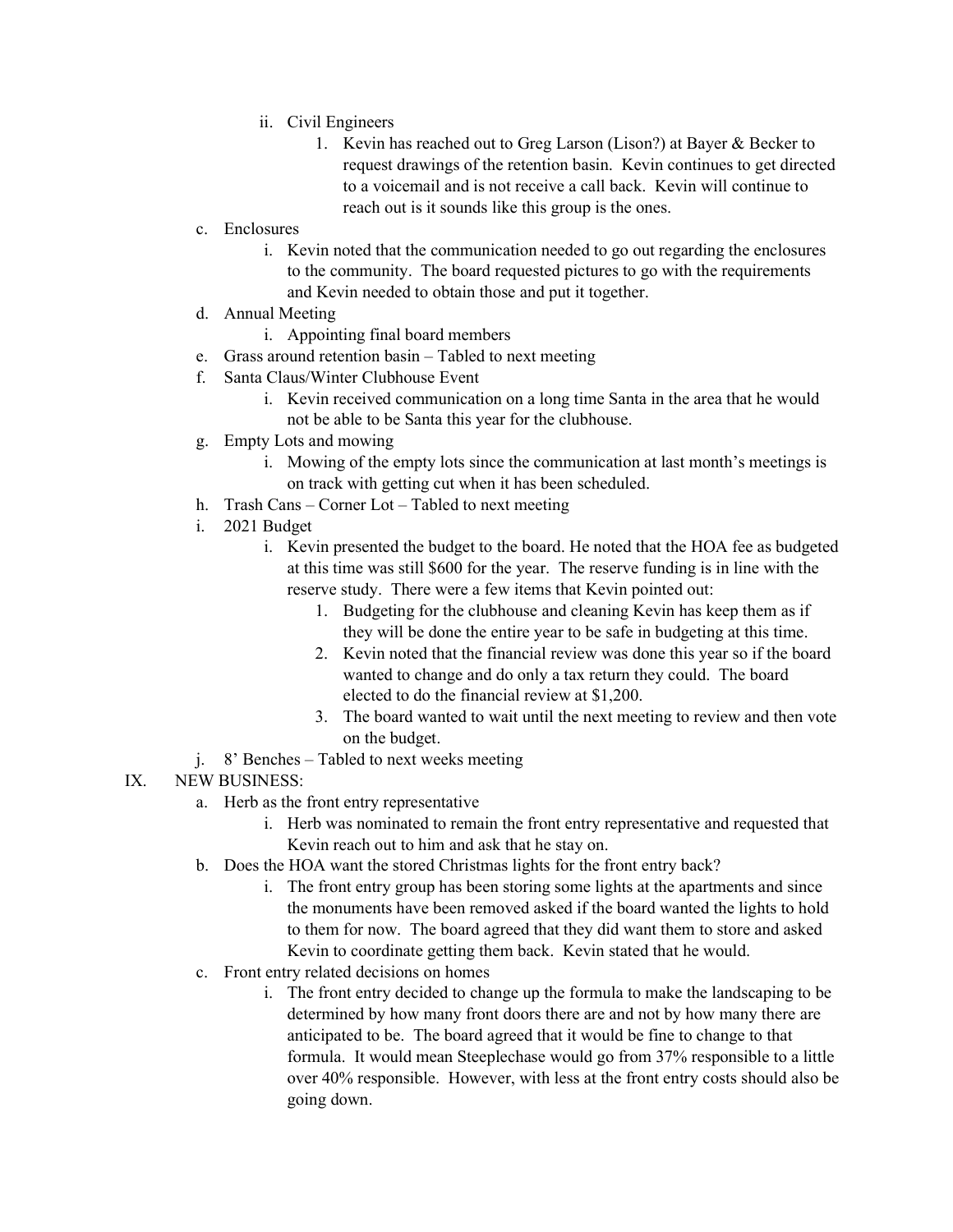- d. Front monument
	- i. Jeff Casazza was able to talk about the front monument. Based on the confidentiality clause the board current, previous, and future are not allowed to discuss the outcome of the front monument. Jeff recommended that if anyone asked where it was at that the board has elected to no longer pursue the front monument. Kevin noted that the money from the monument is in the reserve funds at this time and the management companies stance is to be transparent and communicate that the association received additional funds that were directed to go into the reserve account.
- e. Fence installed at inlet to catch trash Tabled till after more discussion occurs from the Lake Doctors.
- f. School Usage
	- i. There is a school forum on the  $13<sup>th</sup>$  and  $29<sup>th</sup>$  regarding where students in the county will study at the Steeplechase Elementary. There were two proposals that were shared with the community. One option fills the elementary immediately and the other allows the school to increase capacity over time. The board discussed this and with it being right to the community and affecting the homeowner students the board is going to communicate and attend the meetings to make sure there is a voice for the community. The concerns related to how many free lunch students would be coming to the school, how far students would be bused to the school and affect their studies, and that there should be another option that brought a greater geographical diversity of students to the school.
- g. Plaque box near flags Tabled to next meeting
- h. Clean up around retention basin (trees, bushes, etc) Tabled to next meeting
- i. Street Sign at Entry
	- i. Herb had mentioned that there were some new requirements with the street signs that are going to be installed. To meet those requirements the board would need to get a new sign for Richwood and Grand National after construction is completed. It would be something the front entry would reimburse for once completed. The board said they would agree to getting that completed once construction of the roadway is completed.
- j. New ARB Chair
	- i. Kevin noted that an ARB chair needed to be elected from the board. Jason stated he would step into the position. Kevin asked if there were any changes he wanted to make to the board and he stated he was fine with the current members as they are now.
- k. Herb Pricing
	- i. Herb provided some pricing from Vinnie regarding the street lights. He had some parts from the older models that are not out there anymore and wanted to know if the board had any interest. The board said they would take 8 short and 8 long light strips, but they did not need regulators since the electrician has access to them.
- l. Muskrats Kevin noted he had reached out to three companies regarding muskrat removal and was waiting to hear back.
- m. Geese Tabled to next meeting
- n. Fountain at retention basin Tabled to next meeting